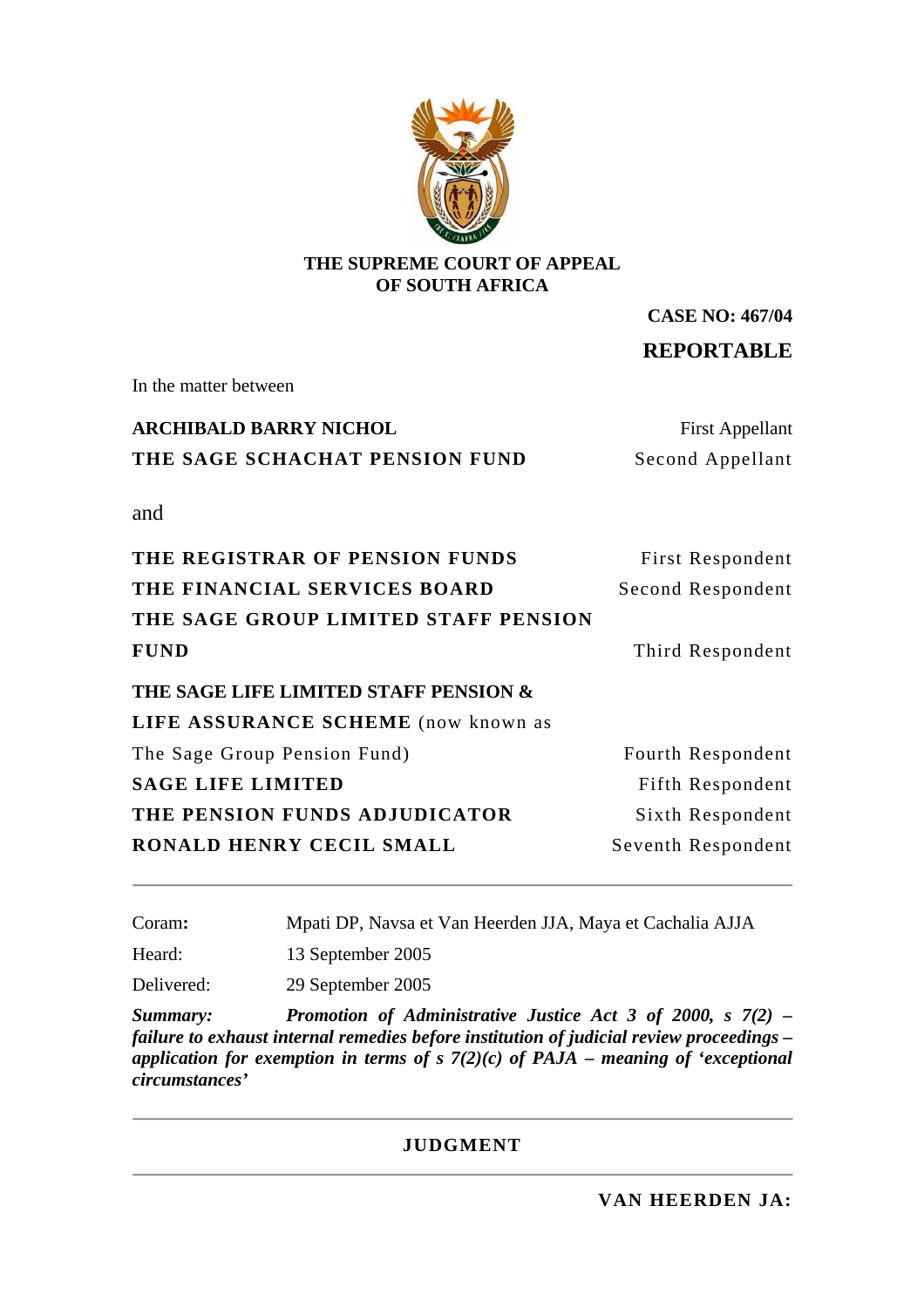# *Introduction*

[1] The main issues in this appeal are the interpretation and application of the provisions of s 7(2) of the Promotion of Administrative Justice Act 3 of 2000 ('PAJA'). Both the first and the second appellants appeal against an order made by the Pretoria High Court (*per* Legodi AJ) dismissing an application, brought by the former in terms of  $s \, 7(2)(c)$  of PAJA, to exempt him from the obligation<sup>1</sup> to exhaust an internal remedy available to him before pursuing review proceedings which he had previously instituted in the same high court. The first, second, fourth and fifth respondents cross appeal against the order of the Pretoria High court postponing the review application *sine die*, the costs of such application to be reserved. Both the appeal and the cross appeal are with the leave of this court.

# *Parties*

[2] The first appellant, Mr Archibald Barry Nichol ('Nichol'), is a pensioner who, until his retirement in 1994, was an active, contributing member of the second appellant, the Sage Schachat Pension Fund ('the Sage Schachat Fund'), a pension fund registered in accordance with the Pension Funds Act 24 of 1956 ('the PF Act'). The first respondent is the Registrar of Pension Funds ('the Registrar'), appointed in terms of the PF

**2**

 $\frac{1}{1}$ <sup>1</sup> Imposed on him by s  $7(2)(a)$  of PAJA.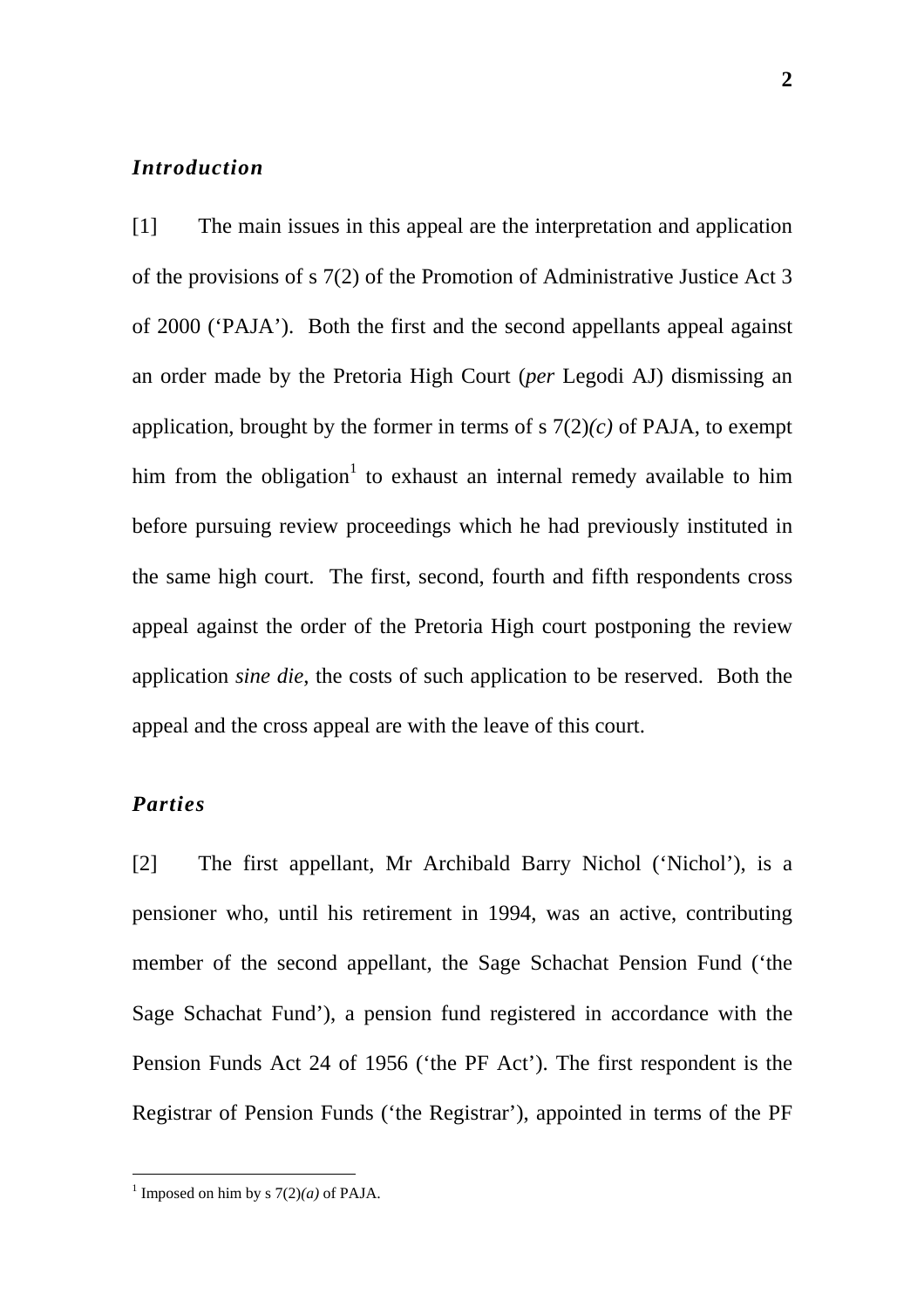Act and vested with extensive powers and functions in terms thereof. The second respondent is the Financial Services Board ('the FSB'), a statutory body established in terms of the Financial Services Board Act 97 of 1990 ('the FSB Act') with the primary function of supervising the compliance with laws regulating financial institutions and the provision of financial services.<sup>2</sup> This supervisory function includes compliance with the PF Act by pension fund organisations registered in terms of such Act.<sup>3</sup> Section 3 of the PF Act provides that the executive officer of the FSB and his or her deputy shall, respectively, also be the Registrar and Deputy-Registrar of Pension Funds. The fourth respondent is the Sage Life Limited Staff Pension and Life Assurance Scheme, now known as the Sage Group Pension Fund ('the Sage Group Fund'), also a pension fund registered in accordance with the PF Act. The fifth respondent is Sage Life Limited ('Sage), a public company which, for present purposes, may be described as the employer of persons employed within the Sage Group of companies.

## *Factual background*

[3] The present dispute between the parties has a long and convoluted history, most of which is dealt with in considerable detail in the Cape High

 $\frac{1}{2}$ <sup>2</sup> Section  $3(a)$  of the FSB Act.

<sup>&</sup>lt;sup>3</sup> In terms of s 1 of the FSB Act, 'financial institution' is defined as meaning, inter alia, 'any pension fund organisation registered in terms of the Pension Funds Act', while 'financial service' is in turn defined as 'any financial service rendered by a financial institution to the public or a juristic person…'.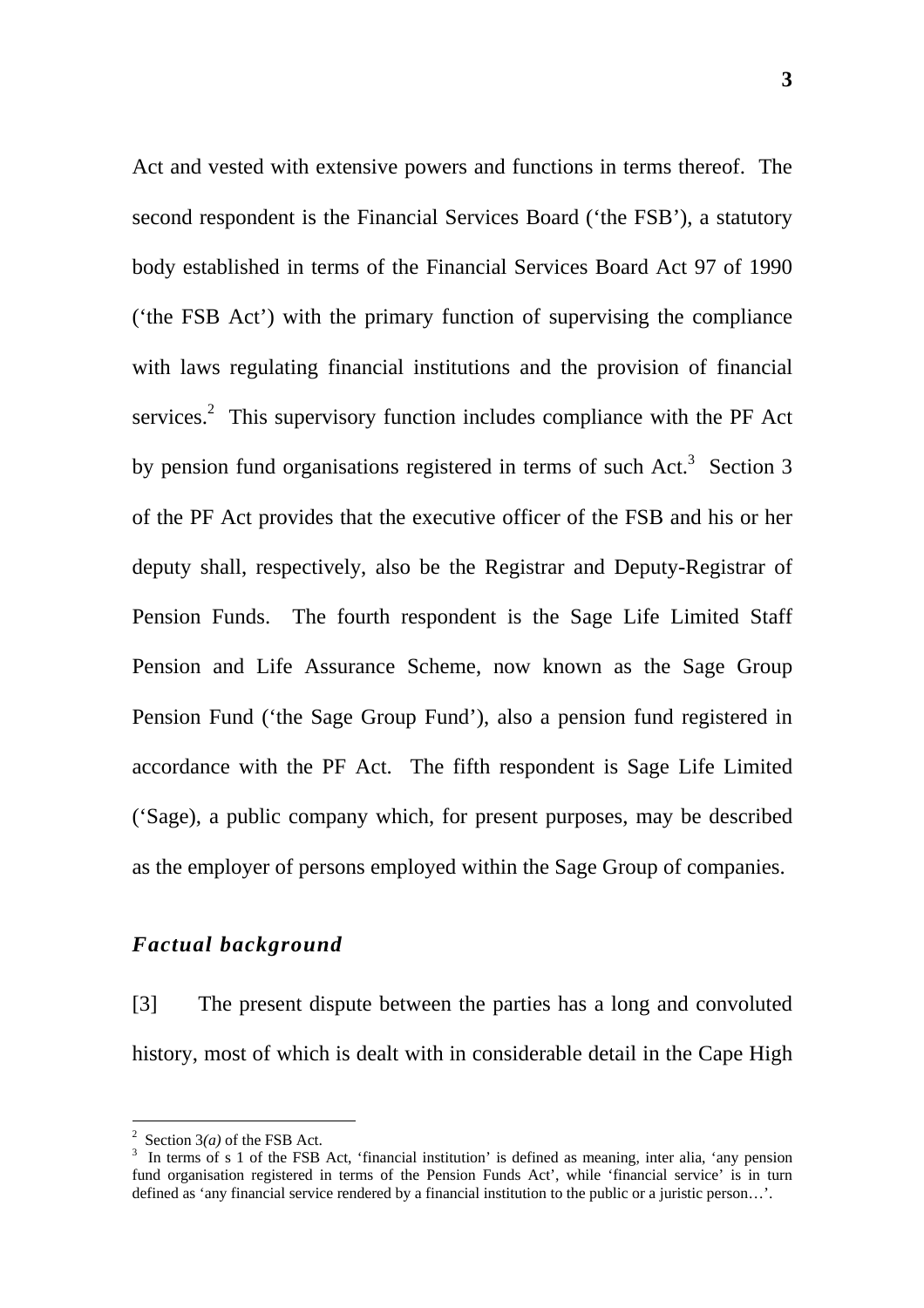Court judgment in *Sage Schachat Pension Fund & others v Pension Funds*  Adjudicator & others.<sup>4</sup> It began in 1997 with a regrouping of operational activities within the Sage Group of companies. This resulted in a decision taken in August 1998 by the management of the Sage Group to amalgamate the Sage Schachat Fund, the Sage Group Limited Staff Pension Fund (the third respondent) and the Sage Group Fund by transferring the businesses (members, pensioners, assets and liabilities) of the first two pension funds to the third in accordance with the provisions of s 14 of the PF Act. On 9 and 10 December 1998 the boards of trustees of all three pension funds adopted resolutions approving the proposed amalgamation.

[4] The three funds were merged with effect from 1 December 1998, from which date the merged fund has been operating under the name of the Sage Group Fund. It was, however, only in October 1999 that the three funds applied to the Registrar in terms of s 14 of the PF Act for retrospective approval of the transfers.<sup>5</sup> In the meantime, on 2 April 1999, Nichol, acting in terms of s 30A(3) of the PF Act, had lodged a complaint regarding the transfer of the Sage Schachat Fund with the sixth respondent, the Pension Funds Adjudicator appointed in terms of Chapter VA of that

 $\frac{1}{4}$  $(2003]$  4 All SA 394 (C).

<sup>&</sup>lt;sup>5</sup> It is not necessary for present purposes to consider Nichol's contention that the boards of trustees of the funds were not, at that time, lawfully constituted in that there had not been compliance with s 7A of the PF Act providing for the right of members of a pension fund to elect at least 50 per cent of the members of its board of trustees.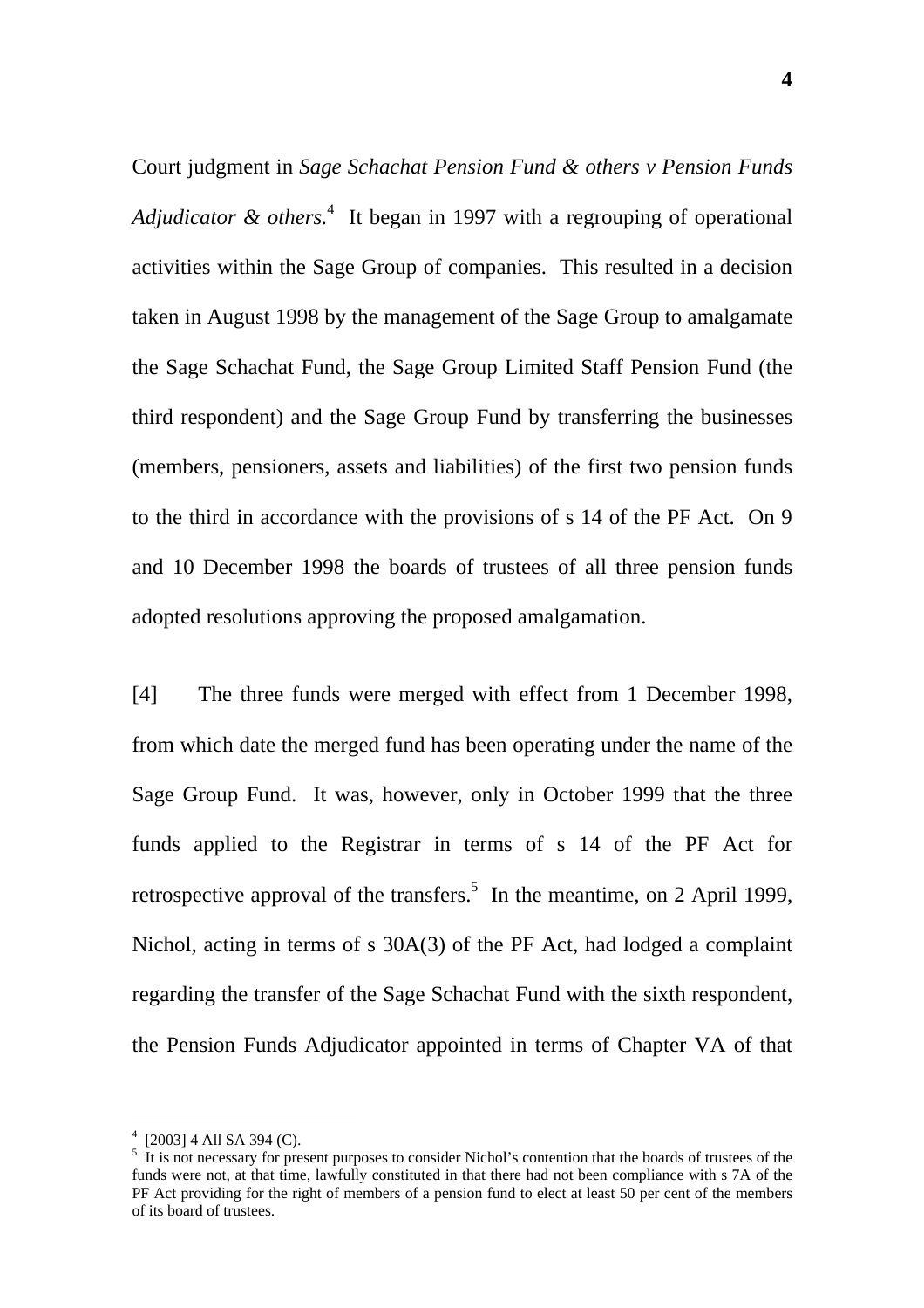Act ('the Adjudicator'). $6$  The basis of Nichol's complaint was that he (and others in the same position) had not been consulted on the proposed merger of the Sage Schachat Fund with the other two funds. The Sage Schachat Fund was smaller and in a much more favourable surplus position than either of the other funds. Nichol thus opposed the merger on the ground that, should it take place, the Sage Schachat Fund surplus would 'effectively be diluted by the cross-subsidisation of the other funds' as a result of 'the pooling of resources'.

[5] On 13 November 2001 the Adjudicator made his determination, holding that, since the Registrar had not yet approved the merger of the funds by issuing the requisite certificates in terms of s 14(1)*(e)* of the Act, an 'indispensable requirement for the legal validity of the new scheme' had not been met. Thus, according to the Adjudicator, 'the legal position is that the funds are still three separate legal entities, no matter what may be occurring in practice'. The Adjudicator accordingly declared that the Sage Schachat Fund 'still exists as an independent pension fund organisation as defined in the Act'.<sup>7</sup>

 $\frac{1}{6}$  $6$  On 27 May 1999, the seventh respondent, Mr Ronald Henry Cecil Small ('Small'), a pensioner in exactly the same position as Nichol, lodged a similar complaint with the Adjudicator. Small passed away in December 2004.

For the full order made by the Adjudicator, see *Sage Schachat Pension Fund & others v Pension Funds Adjudicator & others* n 4 above para 21 at 400*e-j.*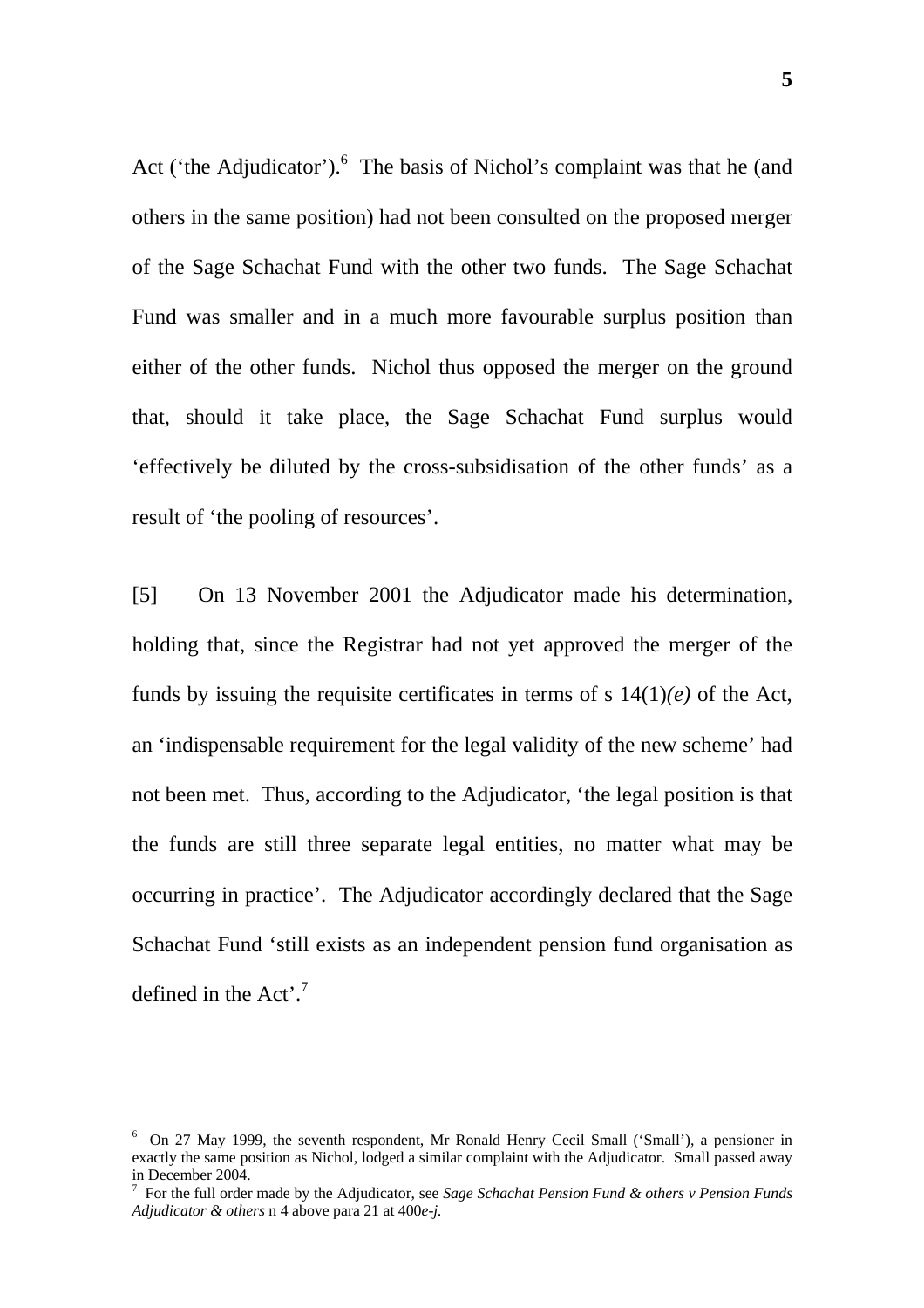[6] On 18 December 2001 the Registrar approved the amendments to the rules of the Sage Group fund and also issued certificates under s  $14(1)(e)$  of the PF Act approving the transfer of the businesses of the Sage Schachat Fund and the Sage Group Limited Staff Pension Fund to the Sage Group Fund. The effect of these decisions was made retrospective to 1 December 1998, from which date the *de facto* merger had been in operation.

[7] An application to the Cape High Court, launched on 27 December 2001 by the Sage Schachat Fund, the Sage Group Limited Staff Pension Fund, the Sage Group Fund and Sage to set aside the Adjudicator's determination, was ultimately dismissed with costs by Van Zyl J on 17 October 2003.<sup>8</sup>

[8] On 7 January 2002 Nichol became aware of the fact that the Registrar had issued the s 14(1)*(e)* certificates giving retrospective approval to the transfers of business, as set out above. A month later, on 8 February 2002, Nichol launched review proceedings in the Pretoria High Court, seeking the following relief:

 $\frac{1}{8}$ See *Sage Schachat Pension Fund & others v Pension Fund Adjudicator & others* n 4 above.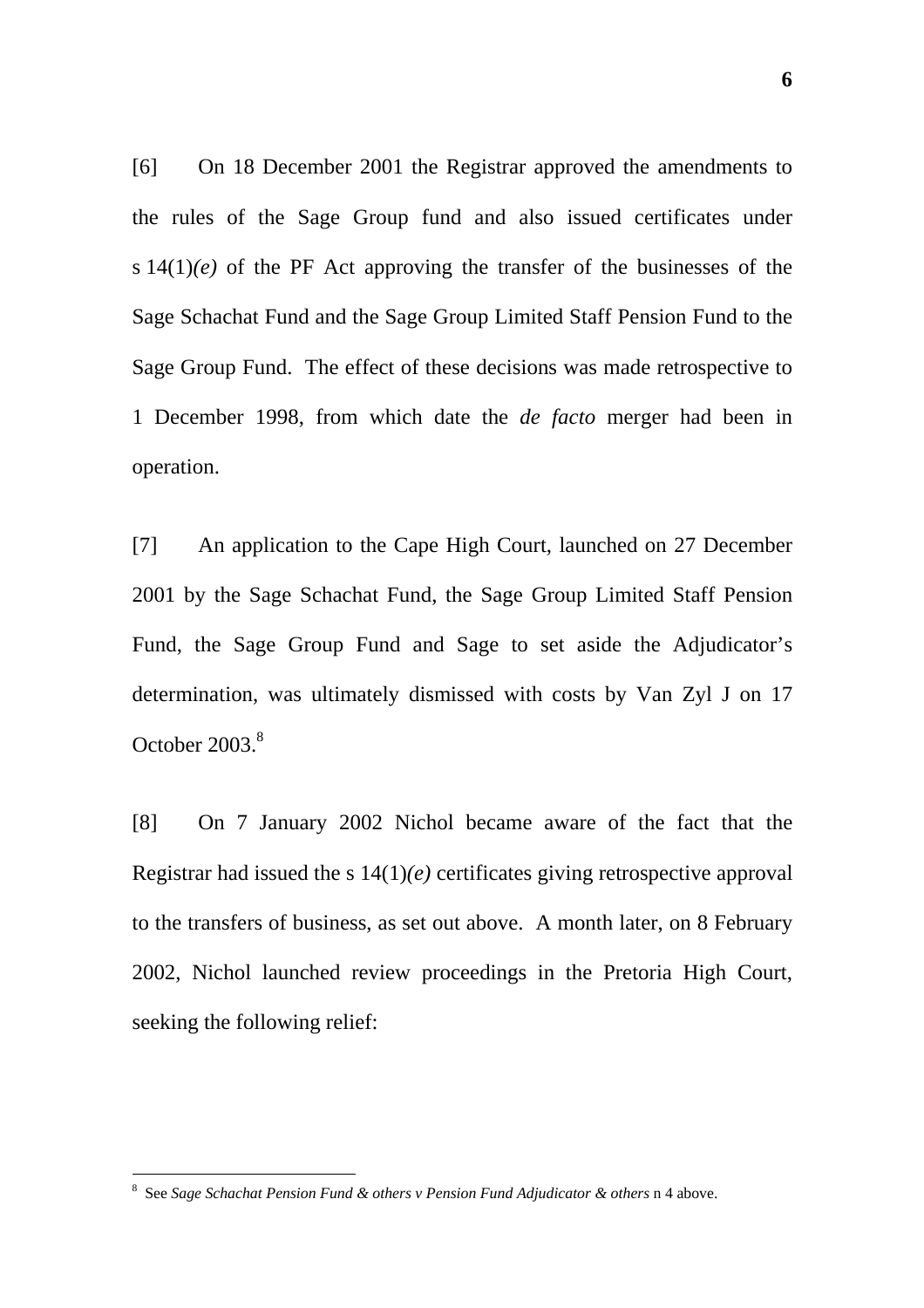'1. To review and set aside the decision or decisions referred to in the letter of JEREMY ANDREW (Chief Actuary) addressed to Mr JOHN MURPHY, Pension Funds Adjudicator, dated 29 November 2001…

2. To review and set aside the certification in terms of section 14 (1)*(e)* of the Pension Funds Act, No 24 of 1956, that the requirements referred to in paragraph *(a)* to *(d)* of the above section with regard to the transfer of business with effect from 1 December 1998 of 17 Members and 52 Pensioners from the SAGE SCHACHAT PENSION FUND to the SAGE GROUP PENSION FUND have been satisfied'.

The review application (' the main application') was brought in terms of Uniform Rule 53, but it is now common cause that, notwithstanding the fact that no mention is made anywhere in the papers filed in the main application of PAJA or any of its provisions, the review would fall to be decided in terms of PAJA.<sup>9</sup>

[9] According to Nichol, at the time when the review application was lodged, his attorney of record advised him that 'all forms of internal appeal against administrative acts must be exhausted before a court may be approached to review an administrative act'. It was explained to him, however, that 'in the event of the administration acting in bad faith, the court may be approached directly'. As Nichol 'firmly believed that the

<sup>-&</sup>lt;br>9 See *Bato Star Fishing (Pty) Ltd v Minister of Environmental Affairs and Others* 2004 (4) SA 490 (CC) paras 20 – 27.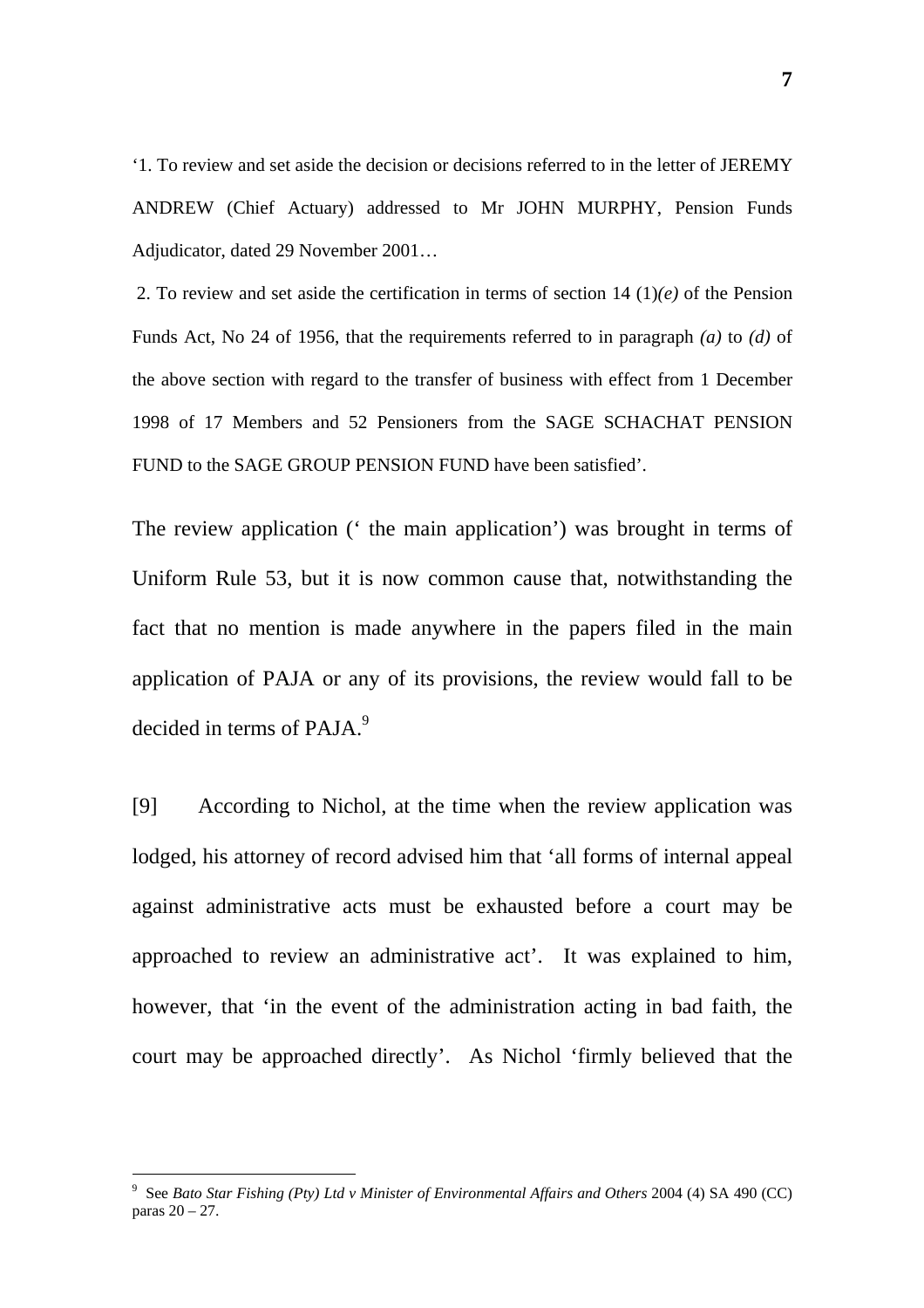Registrar and the FBS acted in bad faith', he apparently instructed his attorney to lodge the review application with High Court.

[10] In the answering affidavit filed in April 2002 on behalf of the Registrar and the FSB, it was specifically pointed out that the relief sought by Nichol was inappropriate in that any person aggrieved by a decision of the Registrar had a right of appeal against such decision to the Board of Appeal constituted under s 26(1) of the FSB Act ('the FSB Appeal Board') and that 'the nature and intricacies of this matter more appropriately fell to be dealt with by [this] expert tribunal'. Nichol's response to this, in his replying affidavit filed during March 2003, was simply to state that he 'honestly believed' that the High Court was 'the right tribunal to address [his] grievances'.

[11] In the respondents' heads of argument filed in the court below in late March and early April 2004 it was pointed out that, as Nichol had an internal remedy provided for in another law (ie an appeal to the FSB Appeal Board), s 7(2)*(a)* of PAJA rendered it impermissible for a court to review the decision of the Registrar before such internal remedy had been exhausted. It was also pointed out that Nichol had not made any application in terms of s  $7(2)(c)$  of PAJA for exemption from the obligation to exhaust his internal remedies. This provoked a response from Nichol in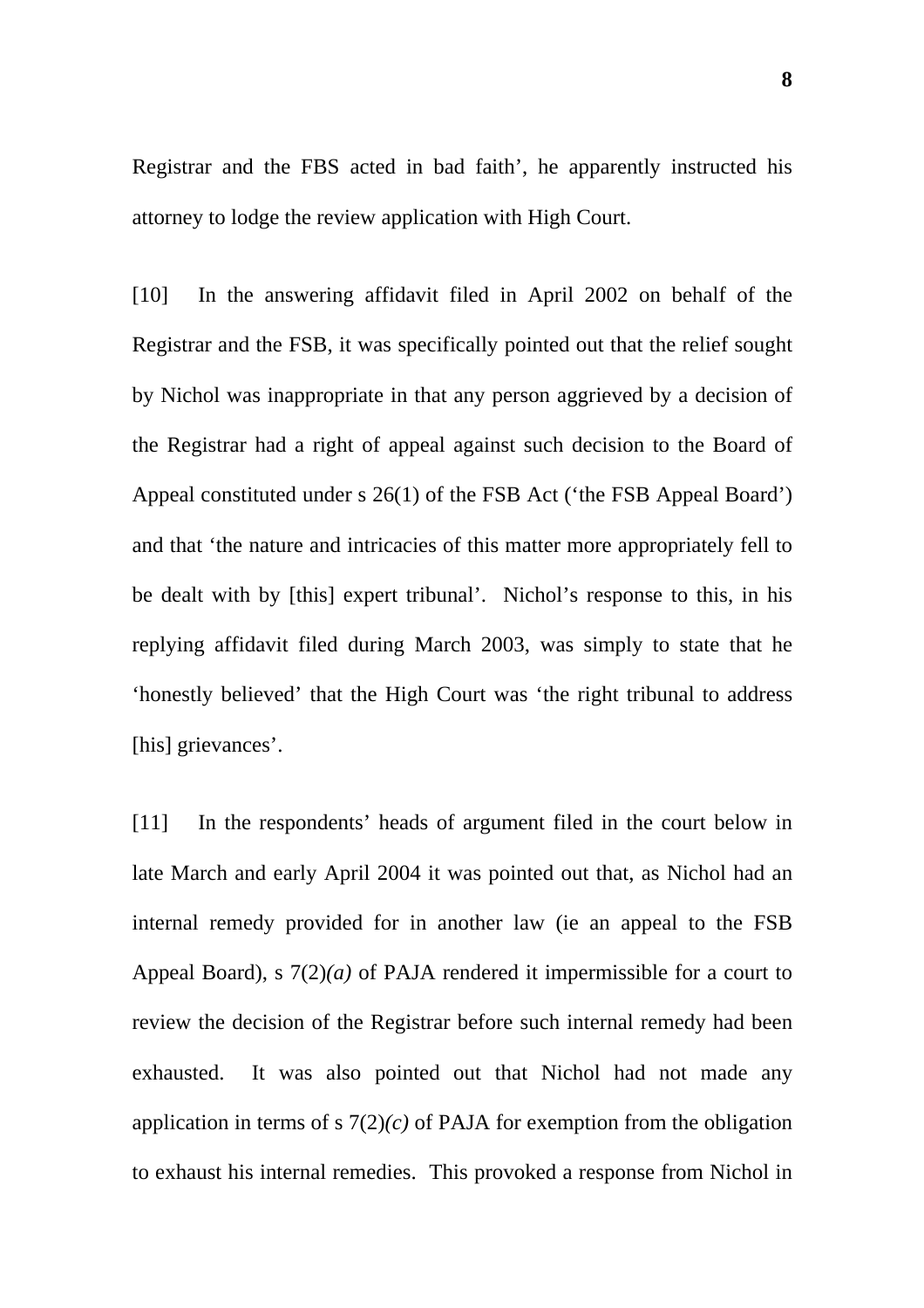the form of an application in terms of  $s \, 7(2)(c)$ , filed on 8 April 2004, for an order 'granting the applicant exemption from the obligation to exhaust the internal remedy available to him in terms of section 26 of the Financial Services Board Act, No 97 of 1990, on the grounds that exceptional circumstances exist and that such exemption is in the interest of justice'. Unsurprisingly, this application was opposed by the Registrar, the FSB, the Sage Group Fund and Sage.

[12] The s 7(2)*(c)* application was heard by the Pretoria High Court on 28 and 29 April 2004 and, on the latter date, Legodi AJ dismissed the application with costs; directed Nichol to exhaust the internal remedy as provided for under s 26 of the FSB Act, and postponed the main application *sine die,* reserving the costs thereof. As indicated above, these orders form the subject of the present appeal and cross appeal.

[13] The affidavits filed on behalf of Nichol in the s  $7(2)(c)$  application make it clear that, at the time the main application was launched, he and his legal advisers were aware of the possibility of an appeal to the FSB Appeal Board in terms of s 26(2) of the FSB Act. However, as Nichol's attorney of record stated in the replying affidavit deposed to by him on Nichol's behalf in the s  $7(2)(c)$  application, this subsection 'only came to [his] attention when the Respondents filed their Heads of Argument' in the main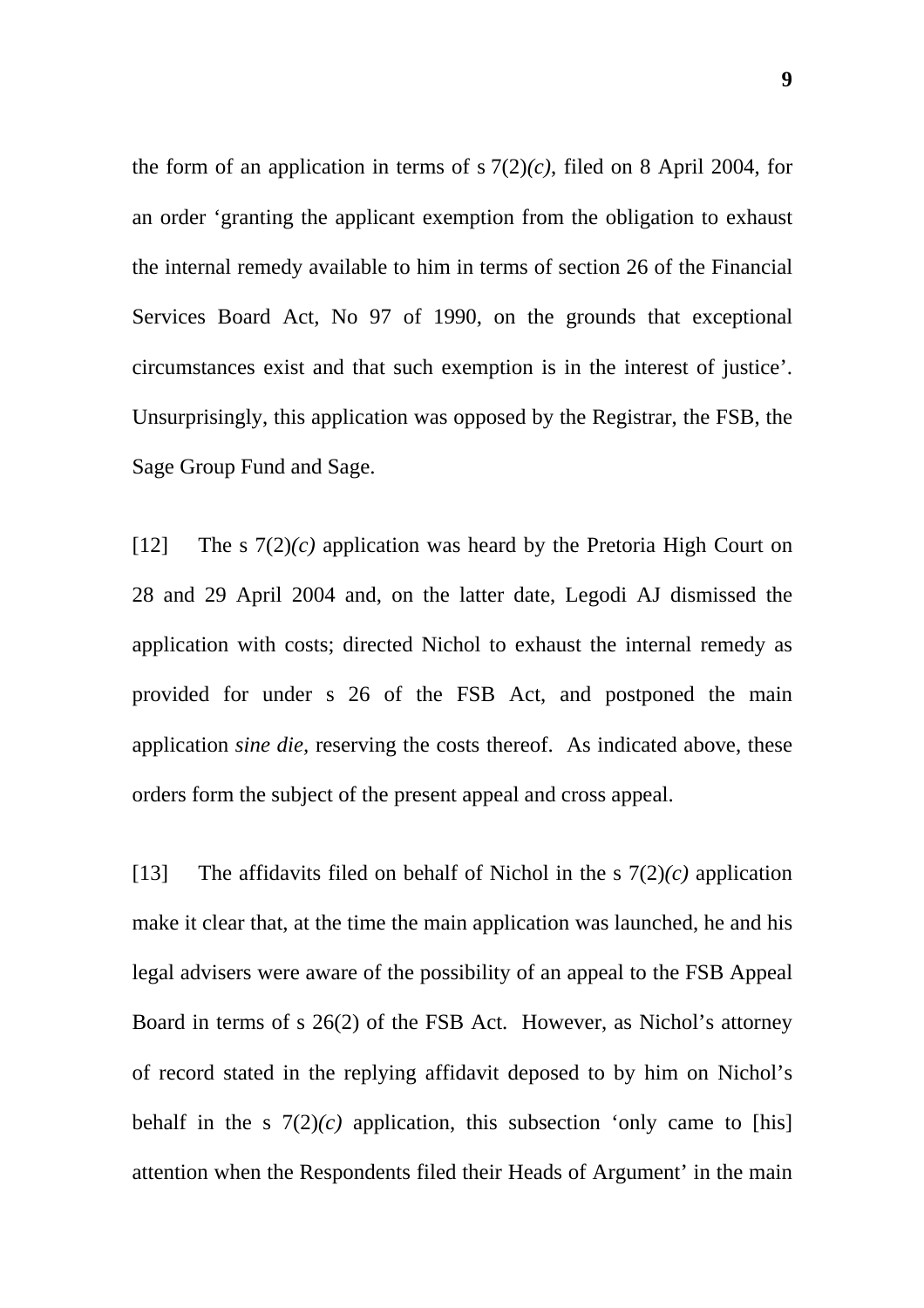application and he was then 'obliged to inform [Nichol] of the problem and the need to bring this  $[s \ 7(2)(c)]$  application.' Nichol's attorney of record stated further that, this notwithstanding, he would have advised Nichol to bring the exemption application at the outset, had he been aware of the provisions of s  $7(2)(c)$ . The decision not to pursue the internal remedy provided in s 26(2) of the FSB Act was thus a deliberate one. It is clear that Nichol's legal advisors were simply unaware of the provisions of PAJA until a very late stage of the review proceedings.

#### *Section 7(2) of PAJA*

[14] Section 7(2) of PAJA provides as follows:

'*(a)* Subject to paragraph *(c),* no court or tribunal shall review an administrative action in terms of this Act unless any internal remedy provided for in any other law has first been exhausted.

 *(b)* Subject to paragraph *(c)*, a court or tribunal must, if it is not satisfied that any internal remedy referred to in paragraph *(a)* has been exhausted, direct that the person concerned must first exhaust such remedy before instituting proceedings in a court or tribunal for judicial review in terms of this Act.

 *(c)* A court or tribunal may, in exceptional circumstances and on application by the person concerned, exempt such person from the obligation to exhaust any internal remedy if the court or tribunal deems it in the interest of justice.'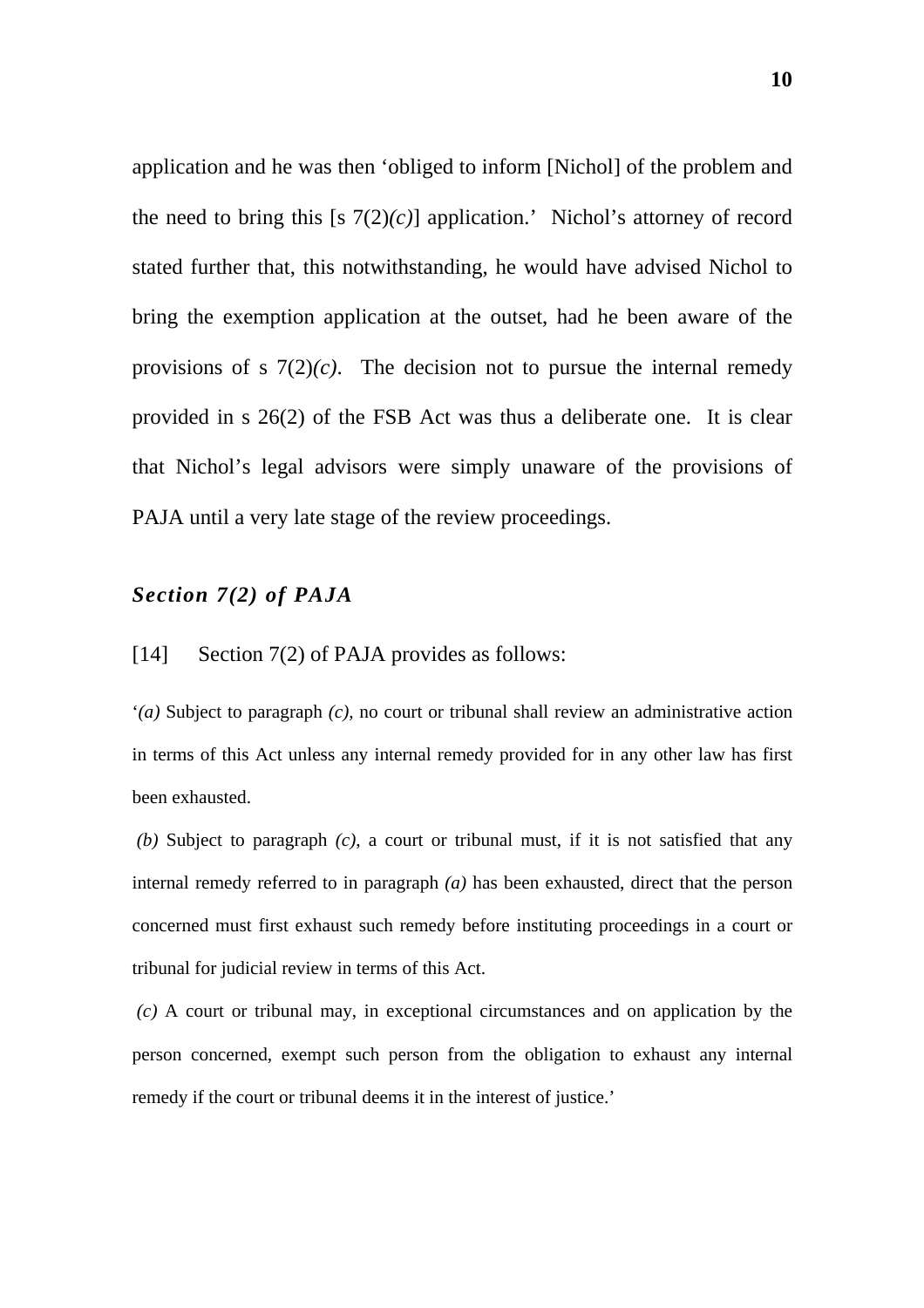[15] Under the common law, the mere existence of an internal remedy was not, by itself, sufficient to defer access to judicial review until the remedy had been exhausted. Judicial review would in general only be deferred where the relevant statutory or contractual provision, properly construed, required that the internal remedies first be exhausted.<sup>10</sup> However, as is pointed out by Iain Currie and Jonathan Klaaren,  $\frac{11}{10}$  'by imposing a strict duty to exhaust domestic remedies, [PAJA] has considerably reformed the common law'. It is now compulsory for the aggrieved party in all cases to exhaust the relevant internal remedies unless exempted from doing so by way of a successful application under s 7(2)*(c)*. Moreover, the person seeking exemption must satisfy the court of two matters: first, that there are exceptional circumstances and second, that it is in the interest of justice that the exemption be given.<sup>12</sup>

#### *The meaning of exceptional circumstances*

[16] Counsel for the Registrar and the FSB submitted that, while there is no definition of 'exceptional circumstances' in PAJA, these must be circumstances that are out of the ordinary and that render it inappropriate

 <sup>10</sup> See eg *Shames v South African Railways & Harbours* 1922 AD 228 at 233-234; *Welkom Village Management Board v Leteno* 1958 (1) SA 490 (A) at 502D-503D; *Local Road Transportation Board & another v Durban City Council & another* 1965 (1) SA 586 (A) at 592F-594C. See also Daniel Malan Pretorius 'The Wisdom of Solomon: The Obligation to Exhaust Internal Remedies in South African Administrative Law' (1999) 116 SALJ 113 and the other authorities there cited.

<sup>&</sup>lt;sup>11</sup> The Promotion of Administrative Justice Act Benchbook p 182.<br><sup>12</sup> See Earthlife Africa (Cape Town) v Director-General: Department of Environmental Affairs & *Tourism & another* 2005 (3) SA 156 (C) para 45.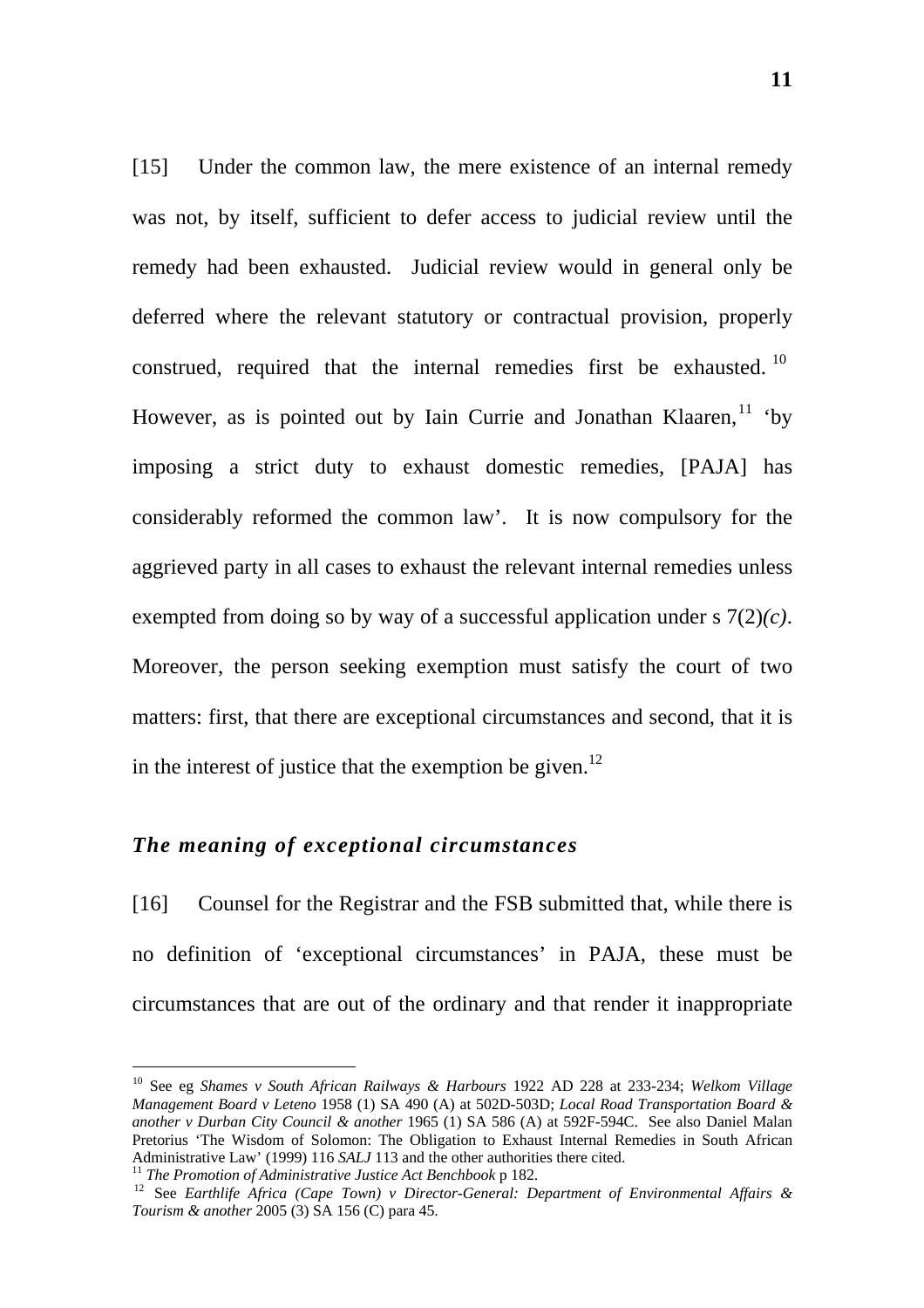for the court to require the s  $7(2)(c)$  applicant first to pursue the available internal remedies. The circumstances must in other words be such as to require the immediate intervention of the courts rather than resort to the applicable internal remedy. I agree with this contention. In the words of Sir John Donaldson MR in *R v Secretary of State for the Home Department, Ex parte Swati*: 13

'By definition, exceptional circumstances defy definition, but, where Parliament provides an appeal procedure, judicial review will have no place unless the applicant can distinguish his case from the type of case for which the appeal procedure was provided.'

[17] The exceptional circumstances upon which reliance is placed in support of an application for exemption in terms of s  $7(2)(c)$  should primarily be facts and circumstances existing before or at the time of the institution of the review proceedings. This does not mean that the court may not, in principle, take into consideration events occurring after the launch of such proceedings. Apart from the judgment of the Cape High Court handed down on 17 October 2003 – the relevance of which I will discuss below – the alleged 'exceptional circumstances' ultimately relied upon by Nichol all existed prior to the commencement of the main application.

 <sup>13 [1986] 1</sup> All ER 717 (CA) at 724*a-b*, as cited with approval in *Earthlife Africa* para 31.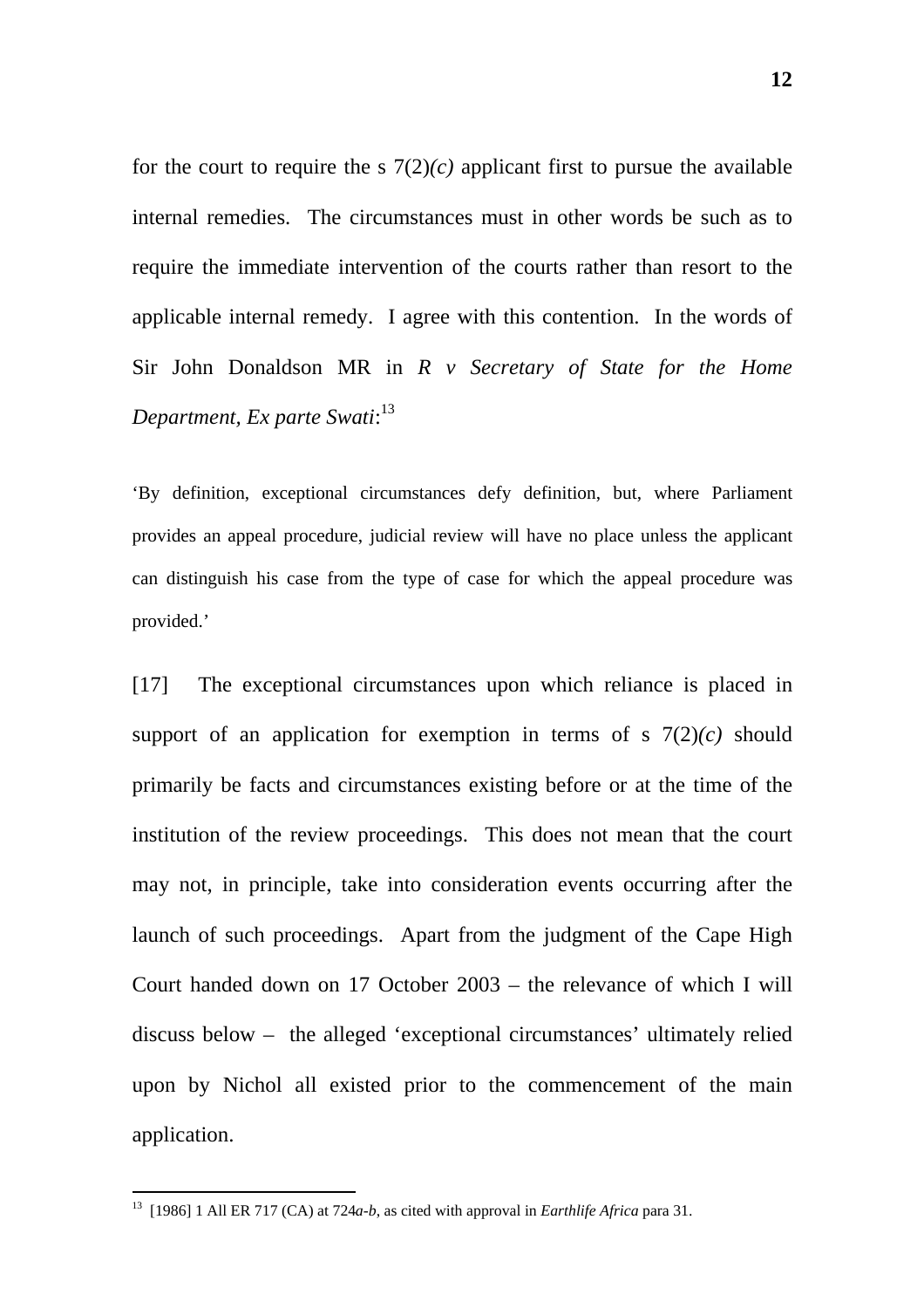[18] As 'exceptional circumstances' which might justify an exemption in terms of s  $7(2)(c)$  would exist where the available internal remedy would not be able to provide the applicant with effective redress for his or her complaint,  $14$  it is necessary to examine more closely the nature of the internal remedy provided for in the FSB Act.

#### *The internal remedy*

[19] Section 26(2) of the FSB Act –

'Any person aggrieved by a decision by the executive officer [the Registrar] under a power conferred or a duty imposed upon him by or under this Act or any other law may within the period and in the manner and upon payment of the fees prescribed by the Minister [of Finance] by regulation, appeal against such decision to the board of appeal.'

[20] The FSB Appeal Board, established in terms of s 26(1) of the FSB Act, is a specialist tribunal with a wide range of expertise available to it. It consists of three persons appointed by the Minister of Finance on the basis of their 'wide experience' and 'expert knowledge' of, respectively, law,<sup>15</sup> financial institutions and financial services, and the accountants' and auditors' profession. In addition the Board may co-opt an assessor having

 <sup>14</sup> See eg *Marais v Democratic Alliance* [2002] 2 All SA 424 (C) paras 59-62 and cf *Governing Body, Mikro Primary School & another v Minister of Education, Western Cape , & others* 2005 (3) SA 504 (C) at 515F-G. On the common law position in this regard, see Lawrence Baxter *Administrative Law* p 721- 722 and the authorities there cited.<br><sup>15</sup> This person is the chair of the Appeal Board.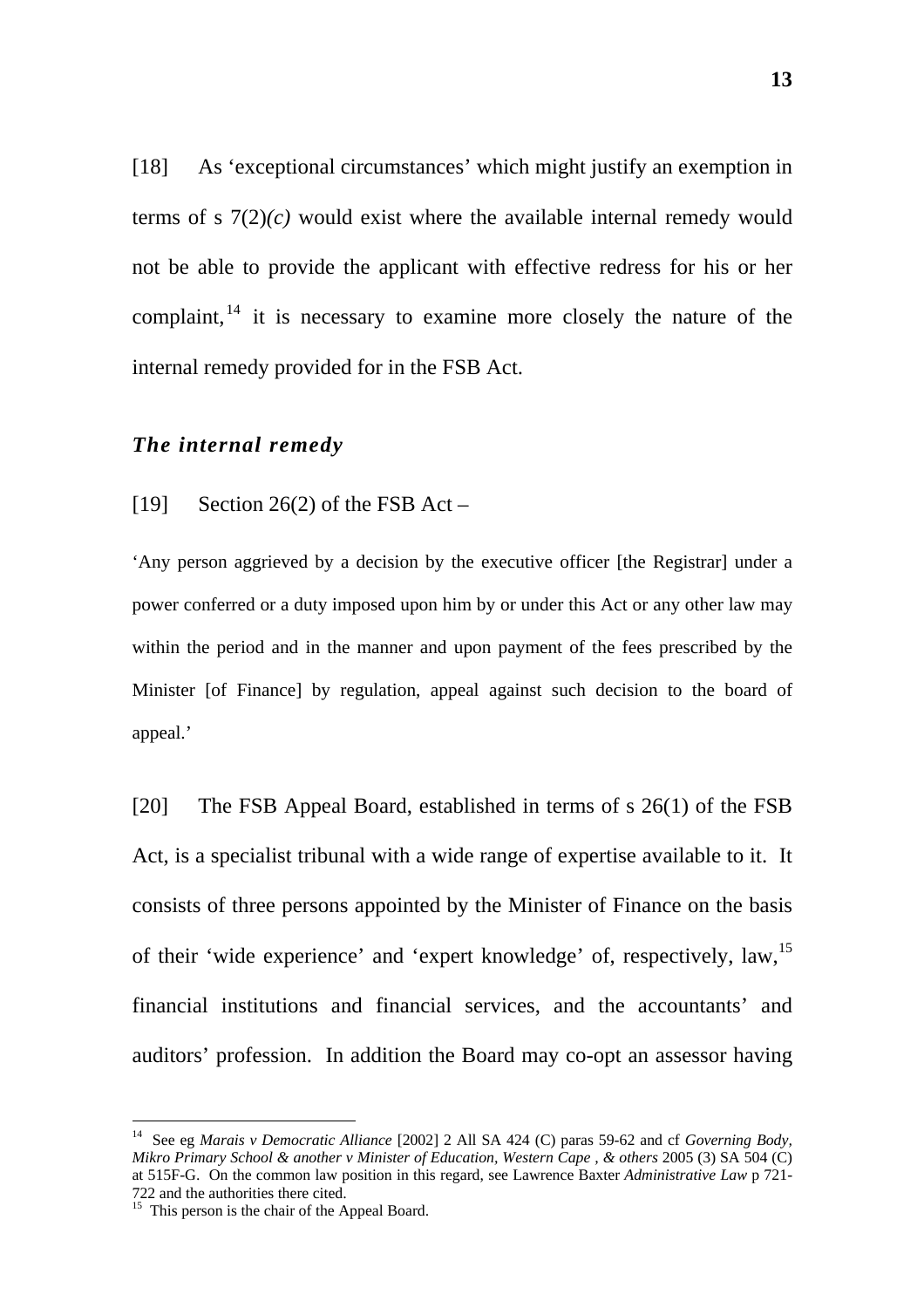'expert knowledge of a particular matter' to assist it where this is deemed necessary for the hearing of a particular appeal.<sup>16</sup> It has been held to be an independent tribunal as contemplated in s  $34$  of the Constitution.<sup>17</sup>

[21] In terms of s 26(7), the Commissions Act 8 of 1947 applies to the Appeal Board and it thus has all the powers of a High Court to summon and examine witnesses and to call for the production of books, documents and objects.<sup>18</sup> It has very wide powers on appeal, including the power to confirm, set aside or vary the decision of the Registrar against which the appeal is brought; to refer the matter back for consideration or reconsideration by the Registrar in accordance with such directions as the Board may lay down; or to order that its own decisions be given effect to.<sup>19</sup> In addition, it is empowered under s  $26(2A)$  to grant interim relief by suspending the operation or execution of the decision appealed against and, under s 26(14), it can make an appropriate order as to costs.

[22] The Appeal Board therefore conducts an appeal in the fullest sense – it is not restricted at all by the Registrar's decision and has the power to conduct a complete rehearing, reconsideration and fresh determination of the entire matter that was before the Registrar, with or without new

<sup>&</sup>lt;sup>16</sup> Section 26(1B) of the FSB Act.<br><sup>17</sup> Financial Services Board & another v Pepkor Pension Fund & another 1999 (1) SA 167 (C) at 175I-J.<br><sup>18</sup> Section 3 of the Commissions Act 8 of 1947.<br><sup>19</sup> Section 26(10) of the FSB Ac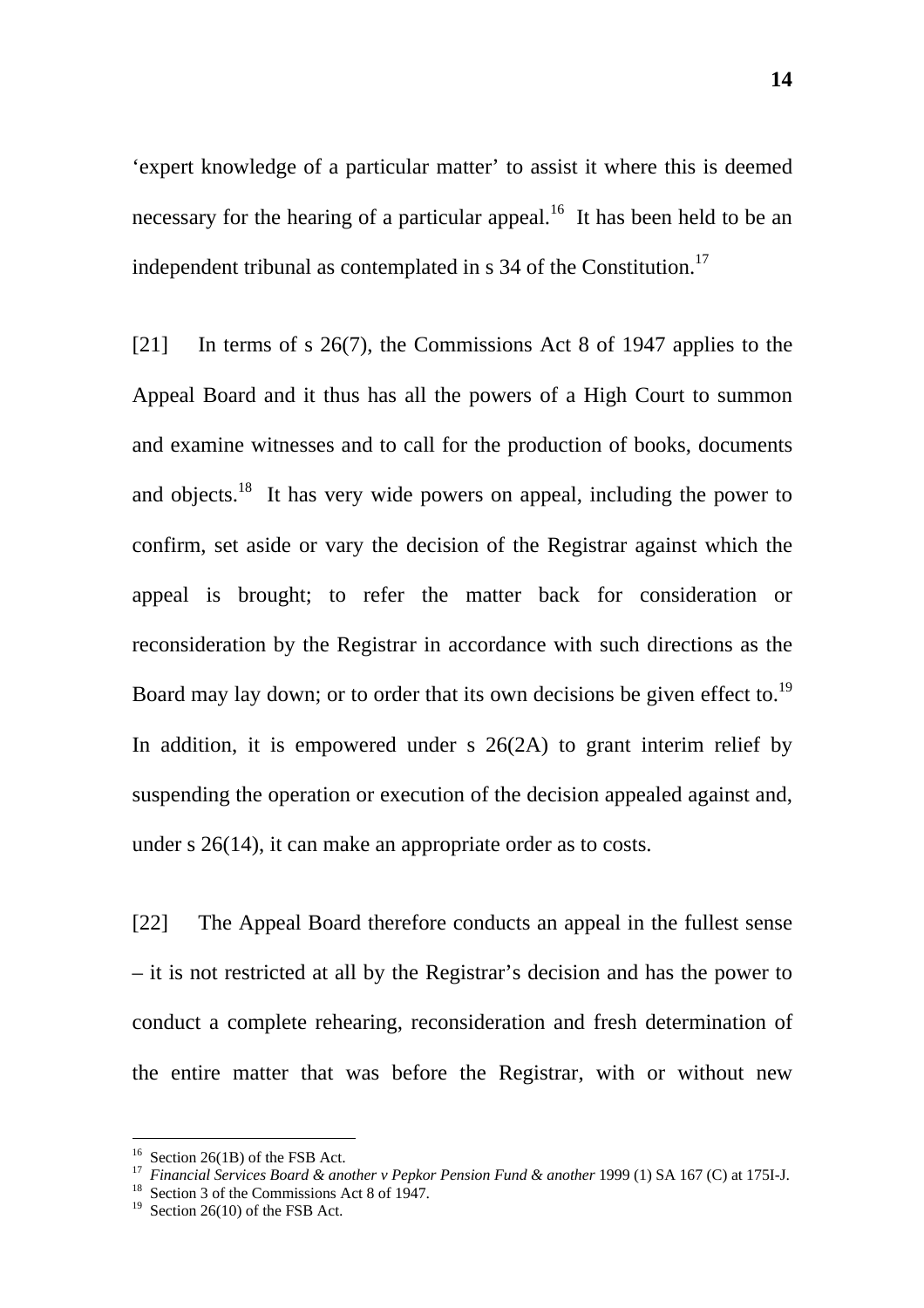evidence or information.<sup>20</sup> This is not disputed by Nichol. It has also never been suggested that the Appeal Board has been tainted by any of the alleged procedural or substantive irregularities of which Nichol complains.  $2^1$  I therefore cannot agree with the argument advanced by counsel for the appellants to the effect that the Appeal Board would be unable to give effect to their constitutional rights to fair administrative action and would not be able to 'make a declaration of invalidity' in respect of the impugned decisions of the Registrar, as opposed to 'simply setting aside' such decisions. As detailed in the previous paragraph, the powers of the Appeal Board are certainly extensive enough to afford Nichol the same relief (if justified) as that sought by him in the main application, namely an order 'reviewing and setting aside' the relevant decisions of the Registrar, in particular the issue of a certificate in terms of s  $14(1)(e)$  of the PF Act in respect of the transfer of business from the Sage Schachat Fund to the Sage Group Fund.

## *The grounds for Nichol's s 7(2)(c) application*

[23] In his founding affidavit in support of the exemption application, Nichol contended that all of the grounds of review on which he relied in the

 <sup>20</sup> See eg *Paarlse Munisipale Weduwee-en Wese-Pensioenfonds v Registrar of Pension Funds* [2000] 3 BPLR 247 (PFA).<br><sup>21</sup> Cf *Earthlife Africa (Cape Town) v Director-General: Department of <i>Environmental Affairs & Tourism* 

*<sup>&</sup>amp; another* n 12 above para 40.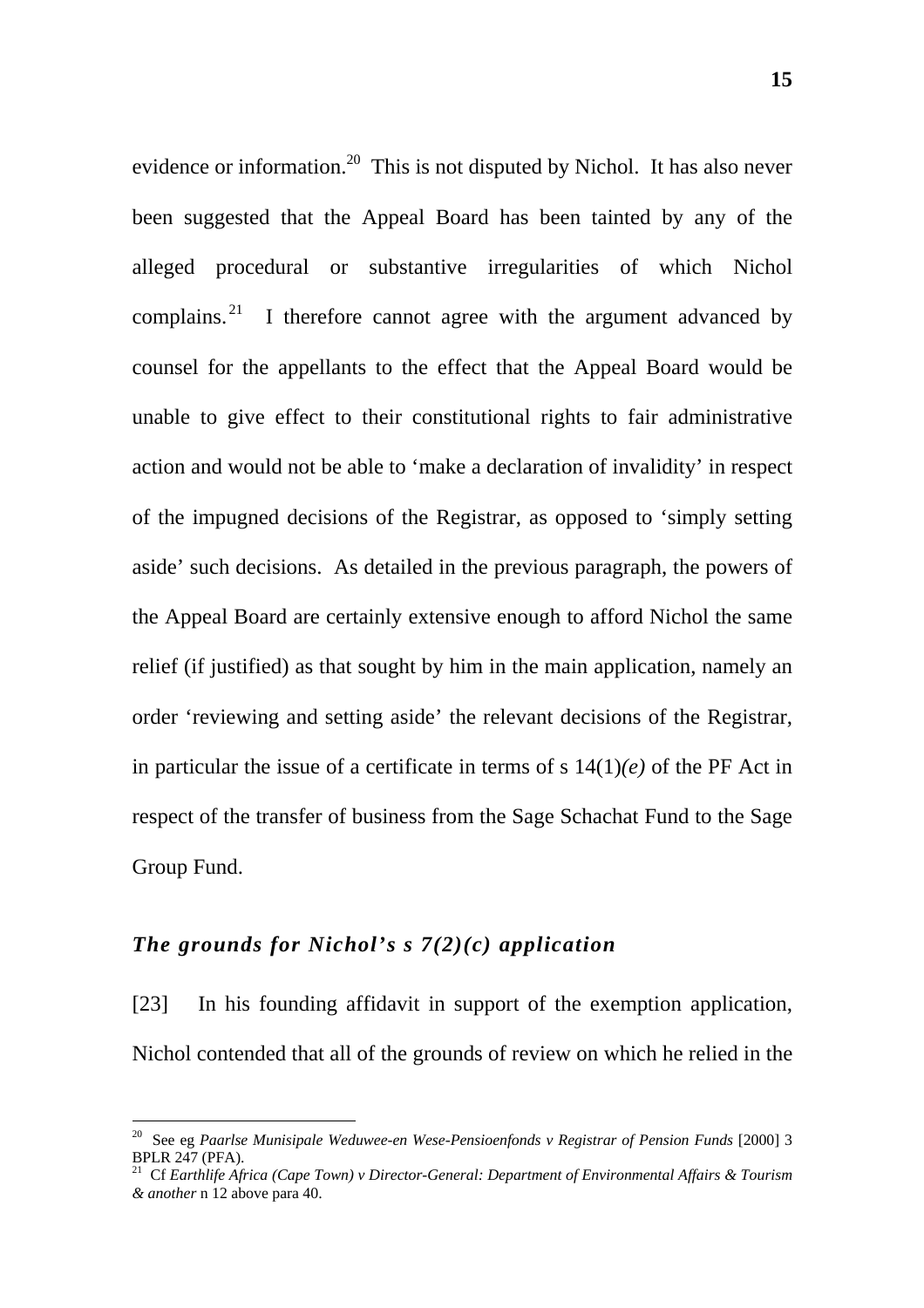main application in themselves constitute 'exceptional circumstances'. This submission was elaborated upon in great detail in the heads of argument filed on his behalf in this court, reference being made (inter alia) to the majority of the grounds of review listed in s 6 of PAJA. Not only are the numerous grounds of review canvassed in Nichol's heads of argument by and large *not* the grounds relied upon in his affidavits in the main application, but he also failed dismally to demonstrate why the FSB Board of Appeal would not be able effectively to consider and remedy each of these 'complaints'.

[24] Moreover, as was pointed out by counsel for both sets of respondents, Nichol's contention in this regard 'puts the cart before the horse'. It is based on the proposition that Nichol is entitled to be exempted from complying with the requirements of s 7(2)*(a)* of PAJA and exhausting his internal remedies *merely* because – so it is contended – his case on the merits of the main application is strong. This cannot be so. Taken to its logical conclusion, such an approach would defeat the purpose of s 7(2), which requires an applicant for judicial review to have exhausted his or her internal remedies *before* resorting to review proceedings. Allegations of procedural or substantive administrative irregularities *per se* are not 'exceptional' in review proceedings.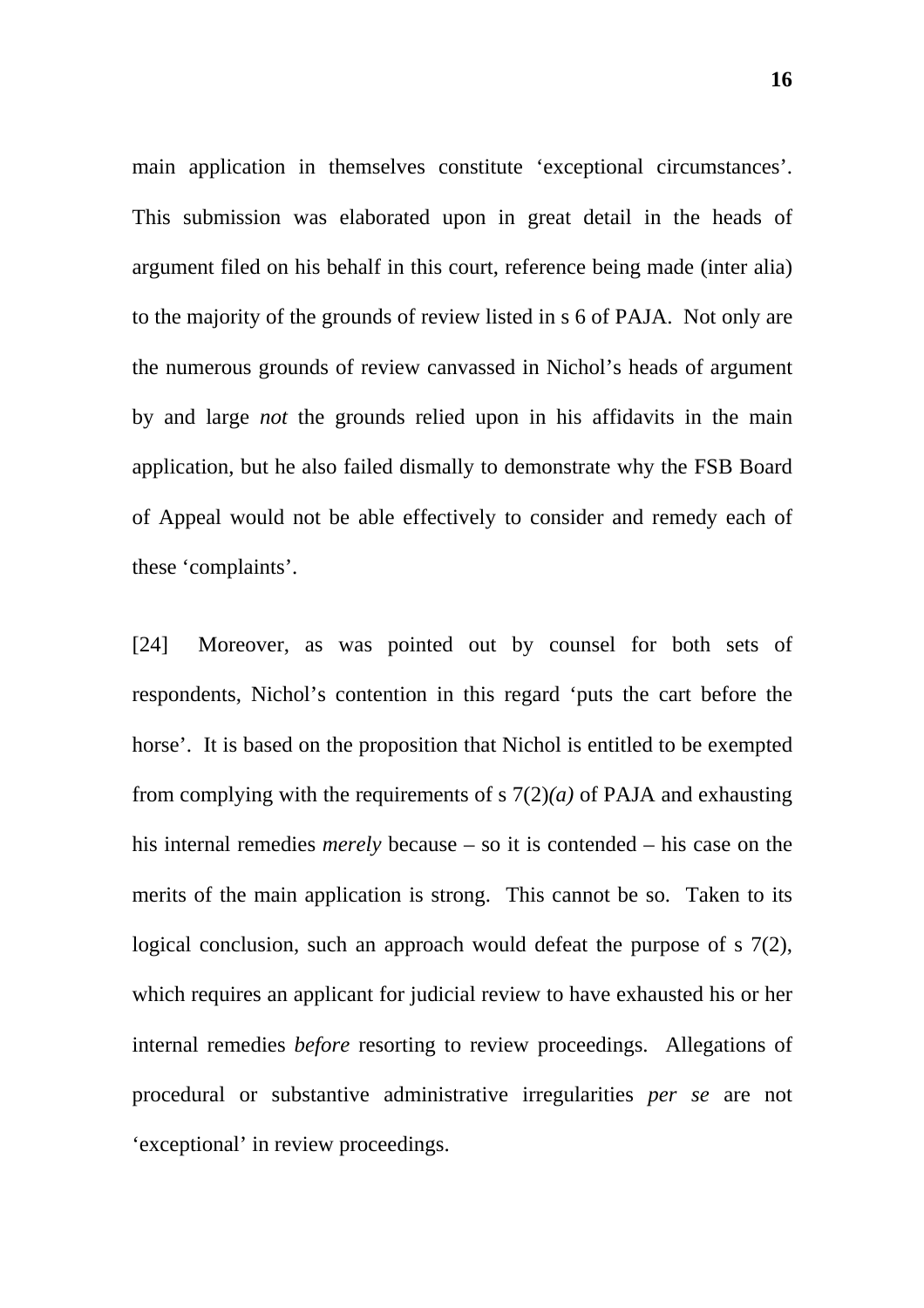[25] So too, Nichol's allegations of *mala fides* on the part of the Registrar and the FSB in various forms do not take his case any further. One of the listed grounds of review in s 6(2) of PAJA is that the relevant administrative action 'was taken in bad faith'.<sup>22</sup> As pointed out above, there was no suggestion that the FSB Appeal Board was itself tainted or the appeal procedure compromised in any way. For the purposes of the exemption application under discussion, the allegation of bad faith does not *per se* constitute an 'exceptional circumstance'.

[26] For the same reasons as those set out in the three preceding paragraphs, Nichol's contention that the alleged failure on the part of the Registrar and the FSB to comply with the provisions of s 3 of PAJA also constitutes an 'exceptional circumstance' in terms of s  $7(2)(c)$  must be rejected. Even assuming there to have been non-compliance with the requirements for procedural fairness set out in s 3, this would simply afford the aggrieved party grounds for review on the basis that the administrative action in question 'was procedurally unfair'.<sup>23</sup> As with any of the other grounds of review listed in s 6 of PAJA, however, the manner of review of such procedurally unfair administrative action is still governed by s 7(2), in

<sup>&</sup>lt;sup>22</sup> Section 6(2)(*e*)(*v*).<br><sup>23</sup> Section 6(2)(*c*).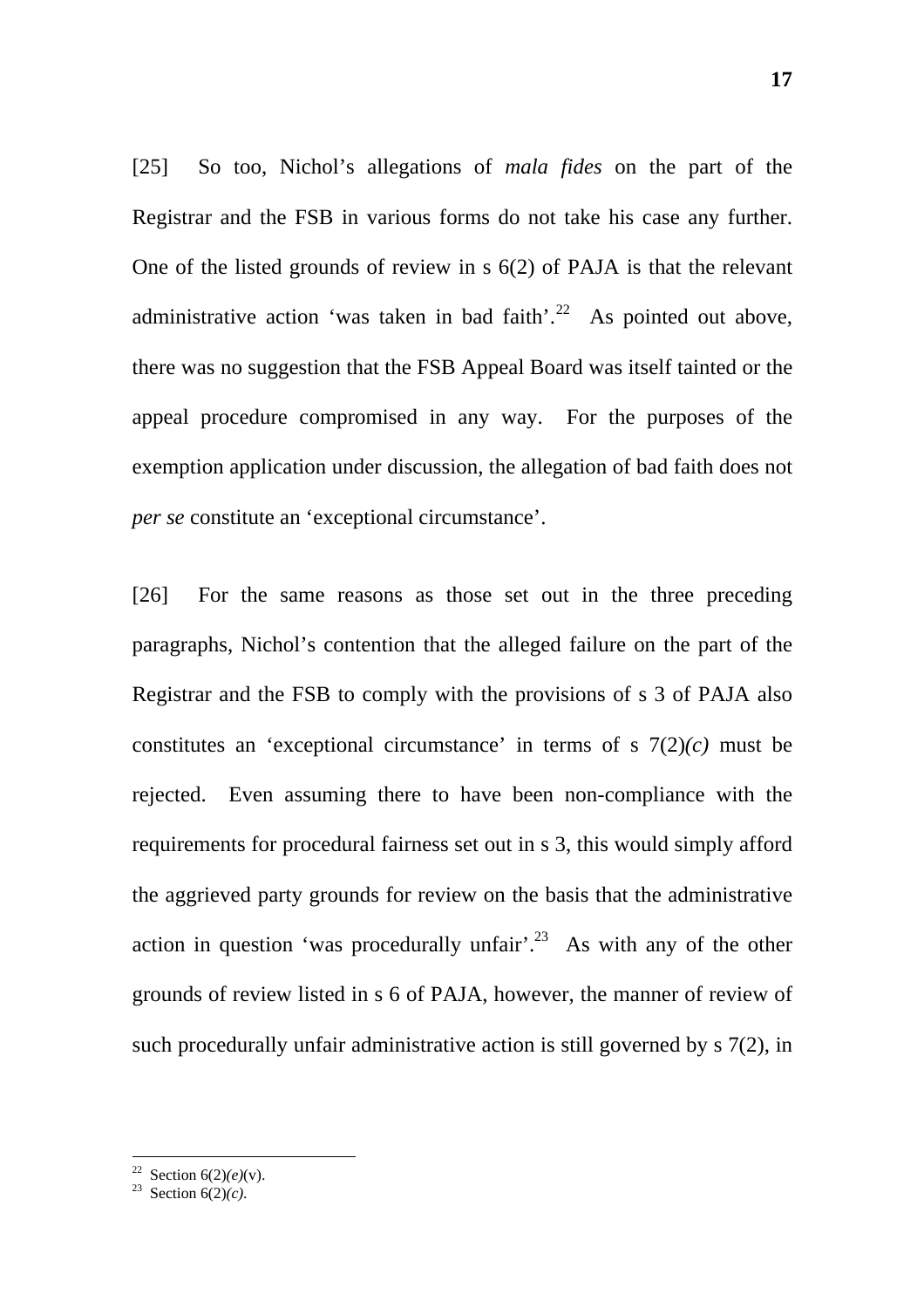terms of which the aggrieved party is obliged to exhaust his or her internal remedies before bringing review proceedings.

[27] Nichol also contended that the existence of the determination by the PFA precluded the Registrar from issuing the s 14(1)*(e*) certificate and that, in so doing, the Registrar acted in 'clear and deliberate disregard of an existing court order'. He relied in this regard on the provisions of s 30O of the PF Act, in terms of which 'any determination of the Adjudicator shall be deemed to be a civil judgment of any court of law had the matter in question been heard by such court'. Nichol argued further that, as the application to the Cape High court to have the Adjudicator's determination set aside was dismissed, albeit after the launch of the review proceedings, the s  $14(1)(e)$  certification by the Registrar was in direct contravention (and in contempt) of 'an Order deemed to be an Order of Court and confirmed as such by the Cape High Court'. According to Nichol, this 'anomaly' constituted an 'exceptional circumstance' entitling him to exemption in terms of s 7(2)*(c).*

[28] Counsel for the Registrar and the FSB argued, on the other hand, that, once the rules of the Sage Group Fund had been amended and the s  $14(1)(e)$  certificates had been issued, the necessary result was that the amalgamation of the three funds became lawful, even if this might have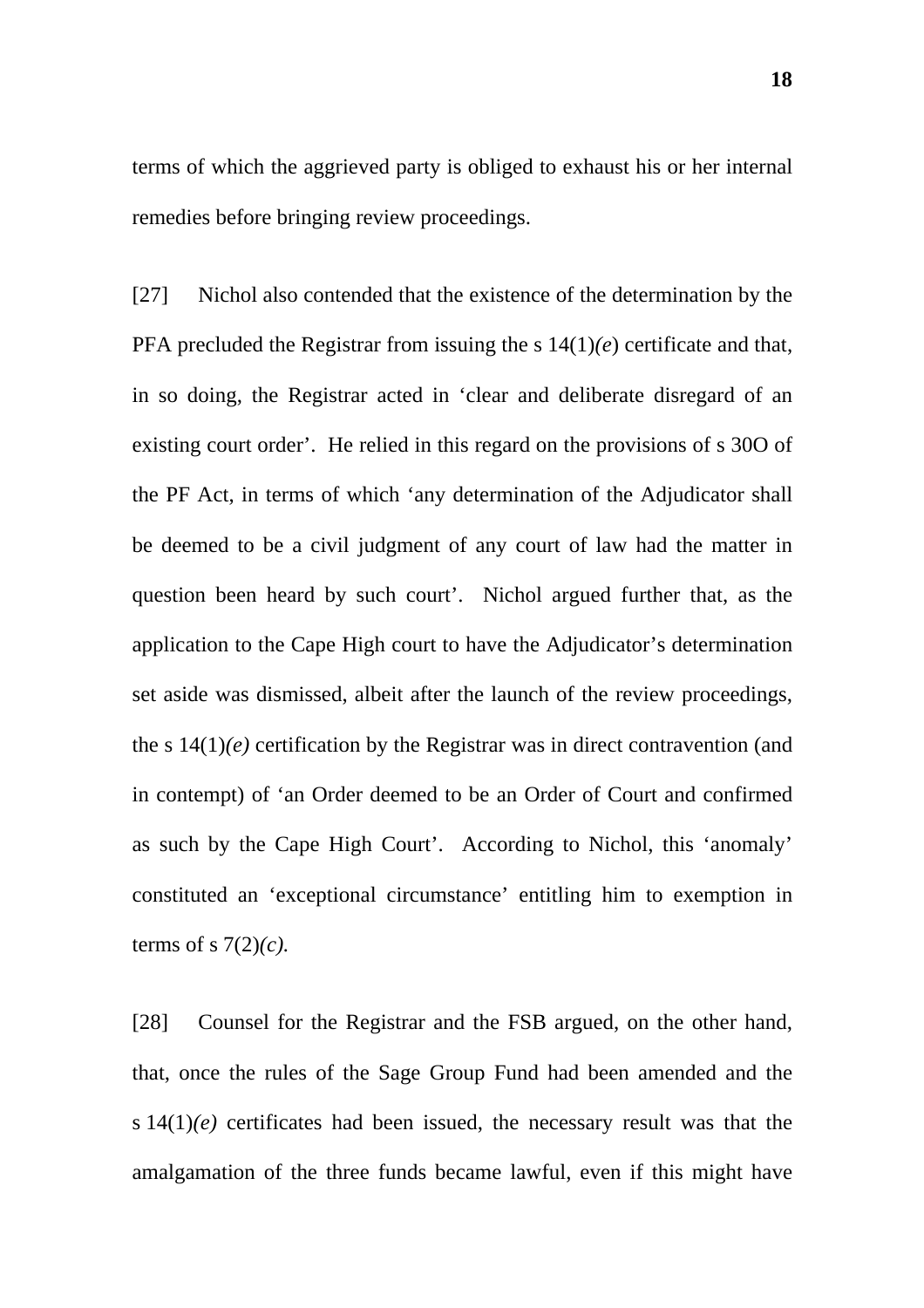had the result of rendering redundant some or all of the terms of the Adjudicator's determination. Counsel contended that this position was not altered in any way by the judgment in the proceedings before the Cape High Court.

[29] The relationship between the PFA and the Registrar, and the status of the determination made by the former in the light of the issue of the s  $14(1)(e)$  certificates by the latter, are clearly central to the dispute between the parties. However, for present purposes, it is not necessary to decide these issues one way or the other. Suffice it to say that these are exactly the sort of issues that can – and should – be addressed by the FSB Appeal Board. They do not, in my view, constitute exceptional circumstances entitling Nichol to ask the court to exempt him from the obligation to comply with s 7(2)*(a)* of PAJA and exhaust his internal remedy before instituting review proceedings.

[30] In terms of the *Regulations in Respect of Appeals to the Board of Appeal* made by the Minister of Finance under s  $26(2)$  of the FSB Act,  $^{24}$ any person aggrieved by a decision of the Registrar 'shall within twenty business days after the date of the decision in writing note an appeal against

<sup>&</sup>lt;sup>24</sup> Government Notice R6 in *GG* 14514 dated 8 January 1993, as amended by Government Notice R1024 in *GG* 14870 dated 18 June 1993 and Government Notice R1666 in *GG* 15096 dated 3 September 1993.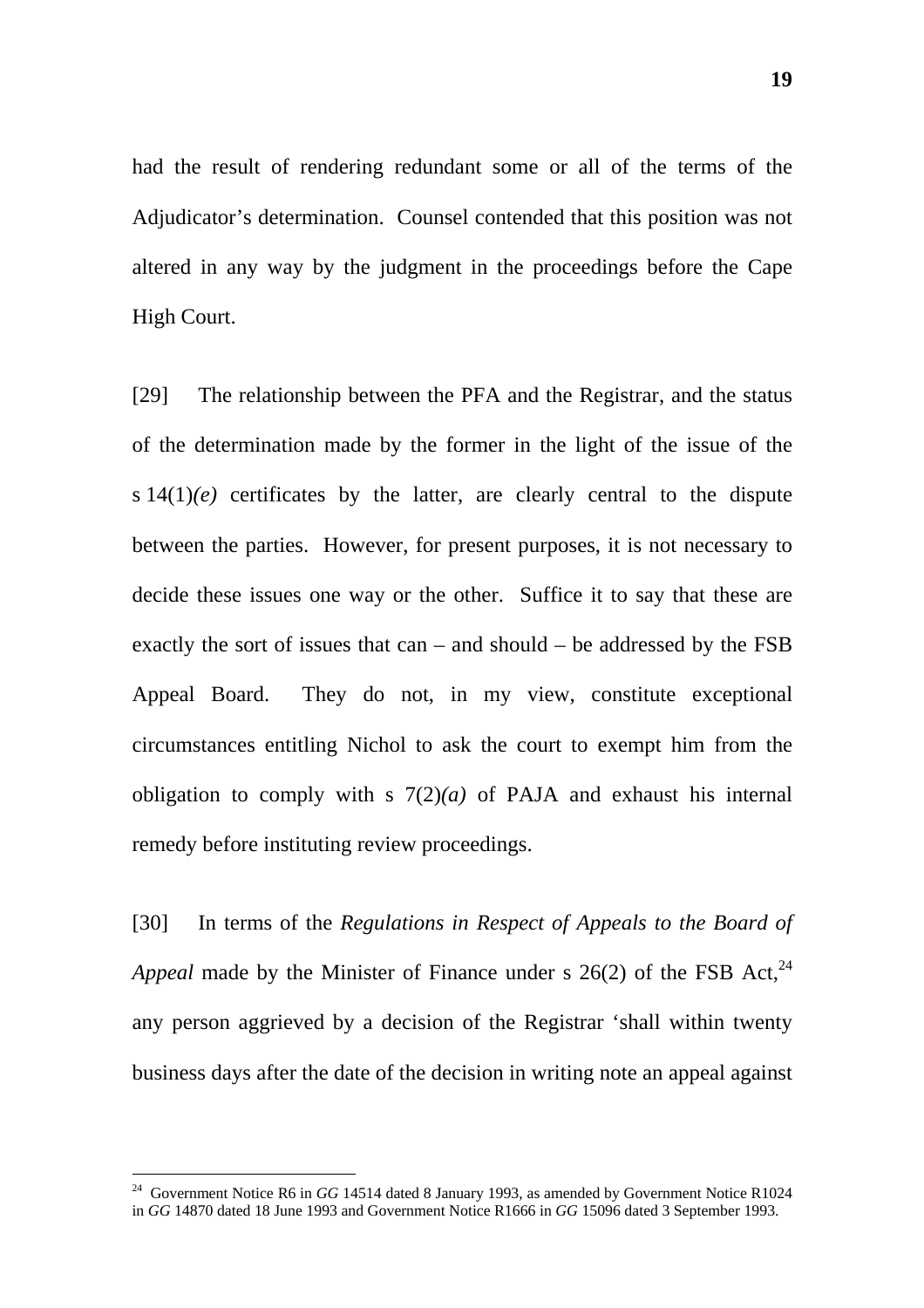the decision' to the FSB Board of Appeal.<sup>25</sup> Nichol contended that by the time he became aware of the decision of the Registrar on 7 January 2002, the 20 day time period provided for appeals to the Board of Appeal had already expired. This, according to Nichol, precluded him from pursuing his internal remedy under the FSB Act and constituted exceptional circumstances making an exemption in terms of s  $7(2)(c)$  clearly in the interests of justice.

[31] As was pointed out by counsel for both sets of respondents, this contention was not raised in Nichol's exemption application, but surfaced for the first time in Nichol's second set of supplementary heads of argument filed a day before the hearing in the court *a quo.* This meant that none of the respondents had the opportunity of responding to this matter in the course of the exemption application. In addition, on the facts, counsel for the respondents disputed the contention that the time period within which to lodge an appeal had passed by the time Nichol became aware of the Registrar's decision.

[32] Counsel also submitted that, although the regulations do not make explicit provision for the Appeal Board to condone non-compliance with the prescribed time period, the regulations are capable of an interpretation

 $25$  Regulation 2.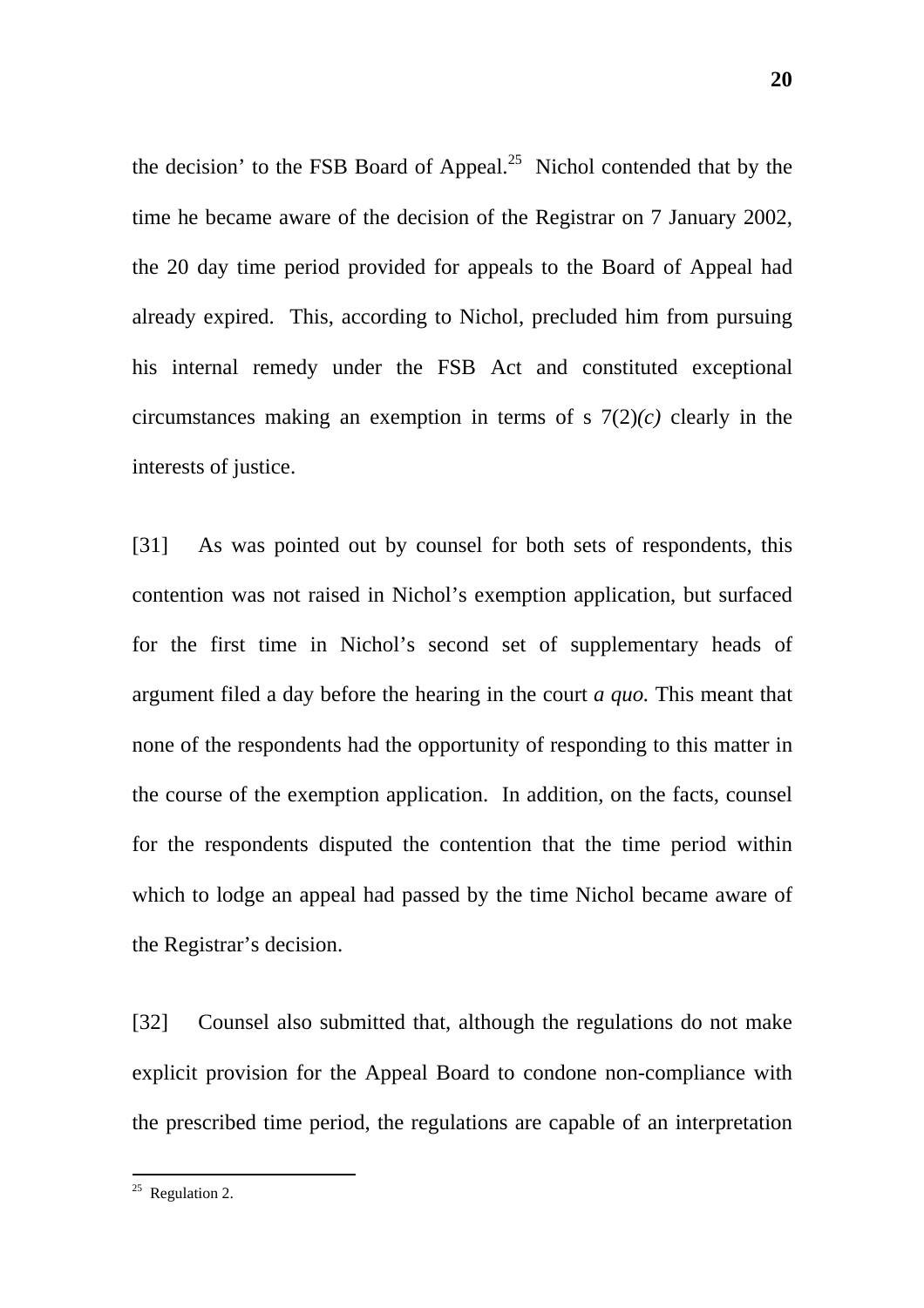that the Appeal Board *does* have such powers of condonation. In any event, as pointed out above, it is clear from the affidavits deposed to by Nichol and his attorney that consideration was given to pursuing an internal appeal and that the decision not to do so and to proceed by way of judicial review was a deliberate one. There is no suggestion whatsoever in the papers that the reason for this decision was that the internal appeal was out of time. Nichol's case is that he was unaware of the provisions of s 7(2) of PAJA, but that had he been made aware of those provisions at an earlier stage, he would still have proceeded by way of judicial review and not by way of an appeal to the Appeal Board. This being so, he cannot now raise the expiry of the time limit for the lodging of such an appeal as an exceptional circumstance for the purposes of an exemption application in terms of s  $7(2)(c)$  of PAJA.

[33] It is thus not necessary to decide whether or not the FSB Appeal Board does have the power to condone non-compliance with the time limit prescribed for the lodging of appeals to it. It should, however, be noted that, in argument before this court, counsel for the Registrar and the FSB gave an undertaking on their behalf that, should Nichol lodge an appeal

 $\overline{a}$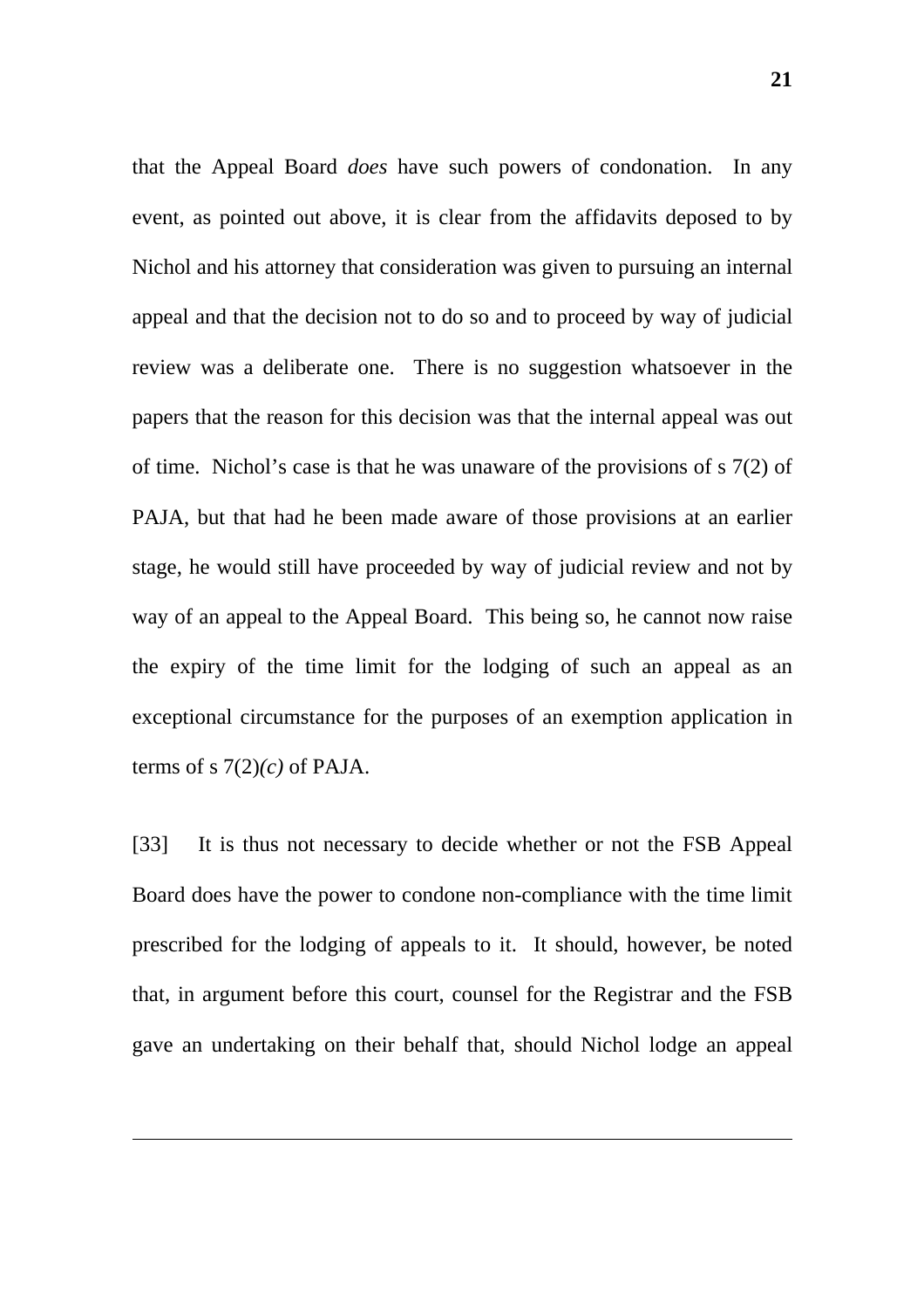with the Appeal Board in terms of s 26(2) of the FSB Act, they would not rely on the expiry of the twenty day time period as a bar to such appeal

[34] It follows from the above that, in my view, the court below correctly held that there were no exceptional circumstances in terms of s 7(2)*(c)* of PAJA for exempting Nichol from his obligation to exhaust his internal remedy prior to instituting review proceedings. Accordingly the appeal should be dismissed with costs.

[35] It is apparent from what I have already said that the question of the continued existence as separate entities of the Sage Schachat Fund, of the third respondent and of the fourth respondent (as a 'merged fund') after the issue of the s  $14(1)(e)$  certificates by the Registrar is one of the main issues that will have to be decided by the FSB Appeal Board. This question cannot be resolved in the present appeal. So too, the correctness of the contention by counsel for both sets of respondents that the Sage Schachat Fund had no standing to prosecute this appeal cannot be determined at this stage.

#### *The cross appeal*

[36] In my view, the cross appeal against the order of the court *a quo*  postponing the main application *sine die* and reserving the costs thereof is